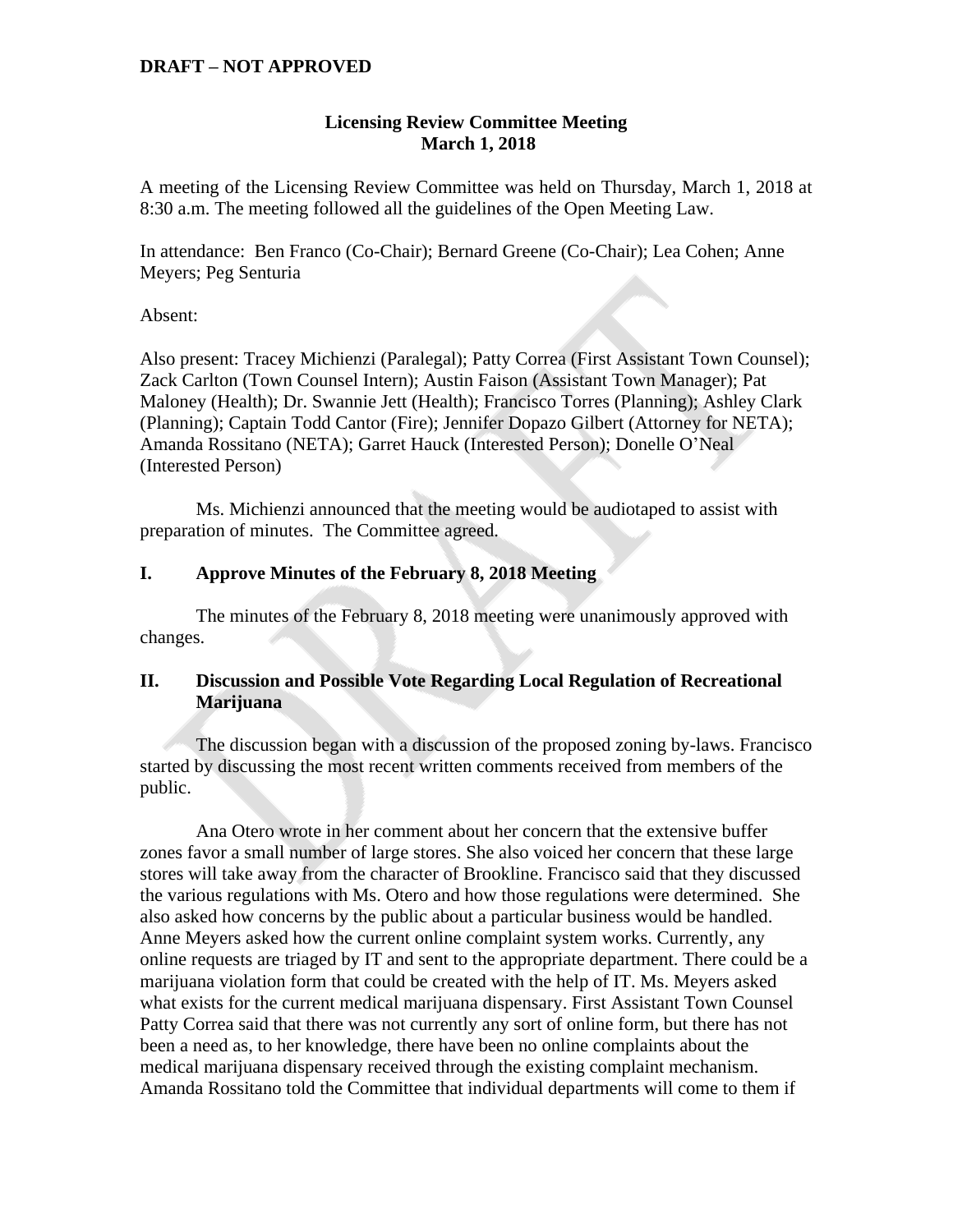there are any complaints or issues and they would work together to make sure that they are resolved. Co-Chair Ben Franco told the Committee that he is confused as to what the concerns to be raised are. He commented that other commercial establishments are not subject to special complaint forms on the existing online platform, but rather the individual with the complaint would select the type of complaint and report it that way. He doesn't think that anything special needs to be created for marijuana businesses. The rest of the Committee agrees. First Assistant Correa says that it seems that BrookOnline already has a mechanism for getting concerns to the appropriate departments. Ashley Clark from the Planning Department said that the goal should be to alleviate the burden of calls directly to the Police Department. Mr. Torres told the Committee that he is happy to discuss this with IT. Dr. Jett said that once the regulations are finalized it could be helpful for the website to inform residents how to voice concerns.

The Committee then turned its attention to the comments submitted by Scott Gladstone as a representative of Precinct 16. Scott Gladstone discussed the concerns of the residents in his precinct. He indicated in his e-mail that the Precinct 16 residents are mixed in their opinions. He wrote that marijuana should be restricted to general business districts and not be permitted in local business districts. There is also reference to the existence of a BEEP program in this area but it will be moving from there. Ms. Clark said that this is a good example of how businesses come and go in areas and the decisions made today should not be made while trying to anticipate how long something else will exist in a certain area or what will move in.

Mr. Torres then updated the Committee about the Zoning By-Law Committee's meeting, which took place the prior evening. He said that it had three comments on the Zoning article.

Its first comment was that it believes that the ZBA and Select Board should have more flexibility with respect to the buffer zone and the cap. First Assistant Correa said that the cap and buffer zone cannot be fluid, because the Cannabis Control Commission needs parameters for its own license application decision-making. She said that there can be language that says "unless the Zoning Board determines that there is no adverse impact at that location and issues a special permit for the location." Co-Chair Franco states that he understands the efficiency versus certainty. He is not certain that what the Committee has put forth is a problem and is happy keeping it as it is right now. Lea Cohen acknowledged that the buffer zone could be an issue depending on the availability of sites for businesses.

The second comment was that the Zoning By-Law Committee feels that Route 9 is a good location for multiple businesses and that the buffer zone could unnecessarily restrict the ability of multiple businesses to site there. First Assistant Correa asked the Planning Department whether establishing a special zoning district there is a possibility. Ms. Clark said that Planning was steering away from an overlay district because it did not want to create an appearance of favoring one area over another. She recommends site plan review. Garret Hauck told the Committee that every location is going to be different and have a different set of pros and cons.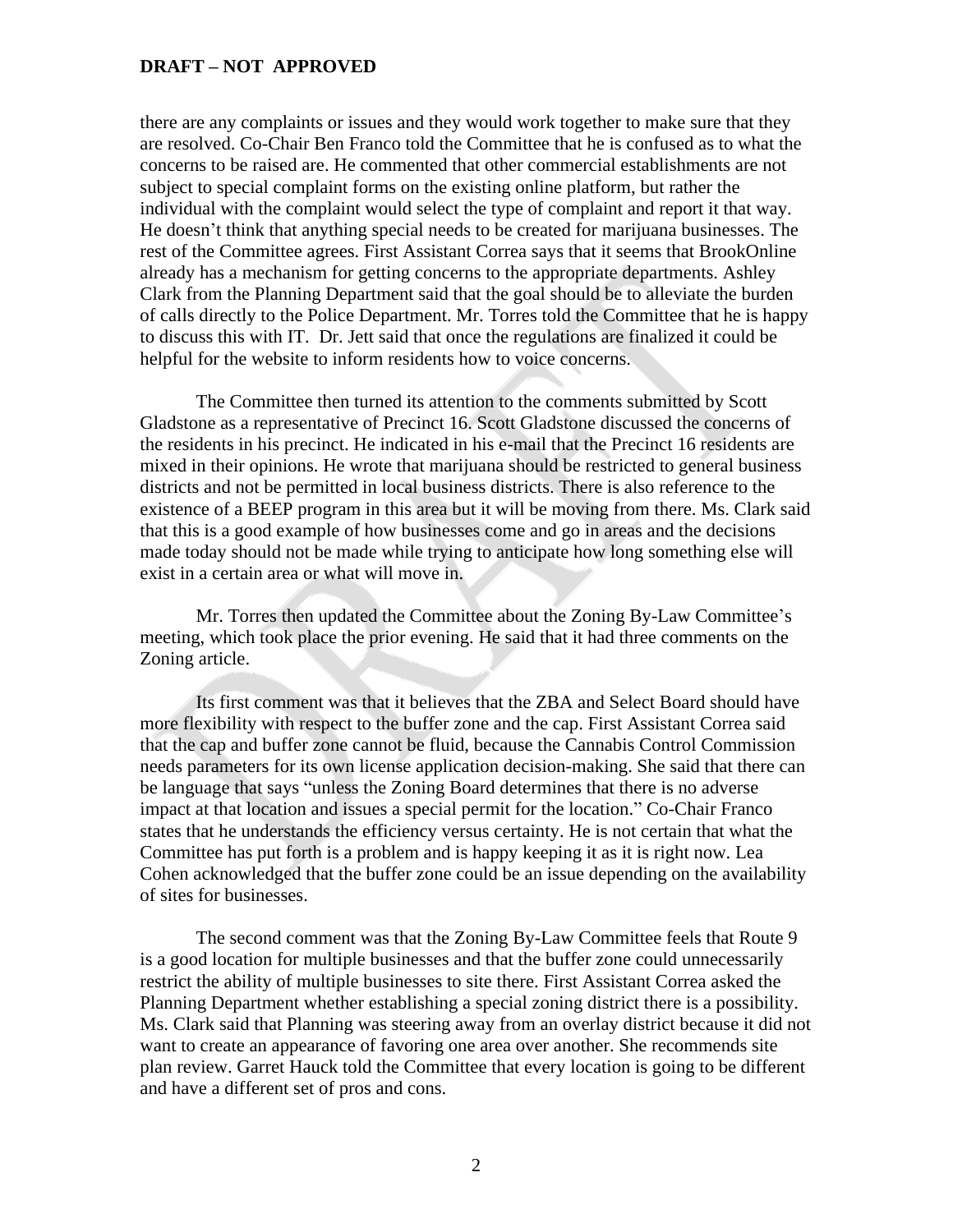The Zoning By-Law Committee believes that marijuana retailers should be allowed in the O zones, because it believes that Route 9 is an appropriate place for the siting of retail establishments, which is prohibited by the current proposed zoning use table. The Committee decided to keep the proposed use table as is.

The last comment was that the Zoning By-Law Committee believes that vape shops that sell paraphernalia should be included in the buffer zone. Mr. Torres said that he did not agree with that but wanted to present it to the Committee as an option. Ms. Clark said that the same comment was made during public comment. The concern appears to stem from the number of smoke shops that have opened in the Town. First Assistant Correa said that there is no license to operate as an accessory shop. The smoke shops are zoned as a retail use. Some of the smoke shops have expressed interest in getting a marijuana retail license.

Mr. Torres then walked the Committee through the changes that the Planning Department has made to the zoning by-law warrant article. He said that he consulted with Polly Selkoe and Kara Brewton in the Planning Department and they made suggestions as to form so that the form conforms to that of the existing zoning by-laws. The definitions have been removed from the use table and are being placed in the definitions section. The definitions have changed. First Assistant Correa elaborated on the definitions and their removal from the zoning use table. There was a discussion of mixed uses. Retail is a principal use. The cap is on the retailers only.

There was a discussion of proper ventilation of social consumption locations. First Assistant Correa explained that there is a proposed special permitting pre-meeting that would allow the different departments to weigh in on the plans of the applicant and that can be one of the requirements that a department could propose.

There was a discussion on the designation of social consumption operators. They can be either mixed use or primary use under the Cannabis Control Commission's draft regulations. The difference is how much of the revenue is from marijuana. It is likely that a bakery where everything is infused would be considered primary use, while the restaurant with only a few items containing marijuana would be considered mixed use.

The Committee then turned to reviewing the licensing warrant article. There was a discussion of the cap language that was approved at the prior meeting. Mr. Torres asked if the cap language should be the same as in the proposed zoning by-law. First Assistant Correa said that it should. She also asked if the cap includes social consumption. She recalled that pursuant to previous discussions the cap was intended to include social consumption operators because the idea was to make sure a cap is in place if the voters voted to accept social consumption in Brookline. There was then a discussion of a separate cap for each type of use. After much discussion, the Committee came up with the following caps broken down by type of retailer:

#### Storefront Retailer: 5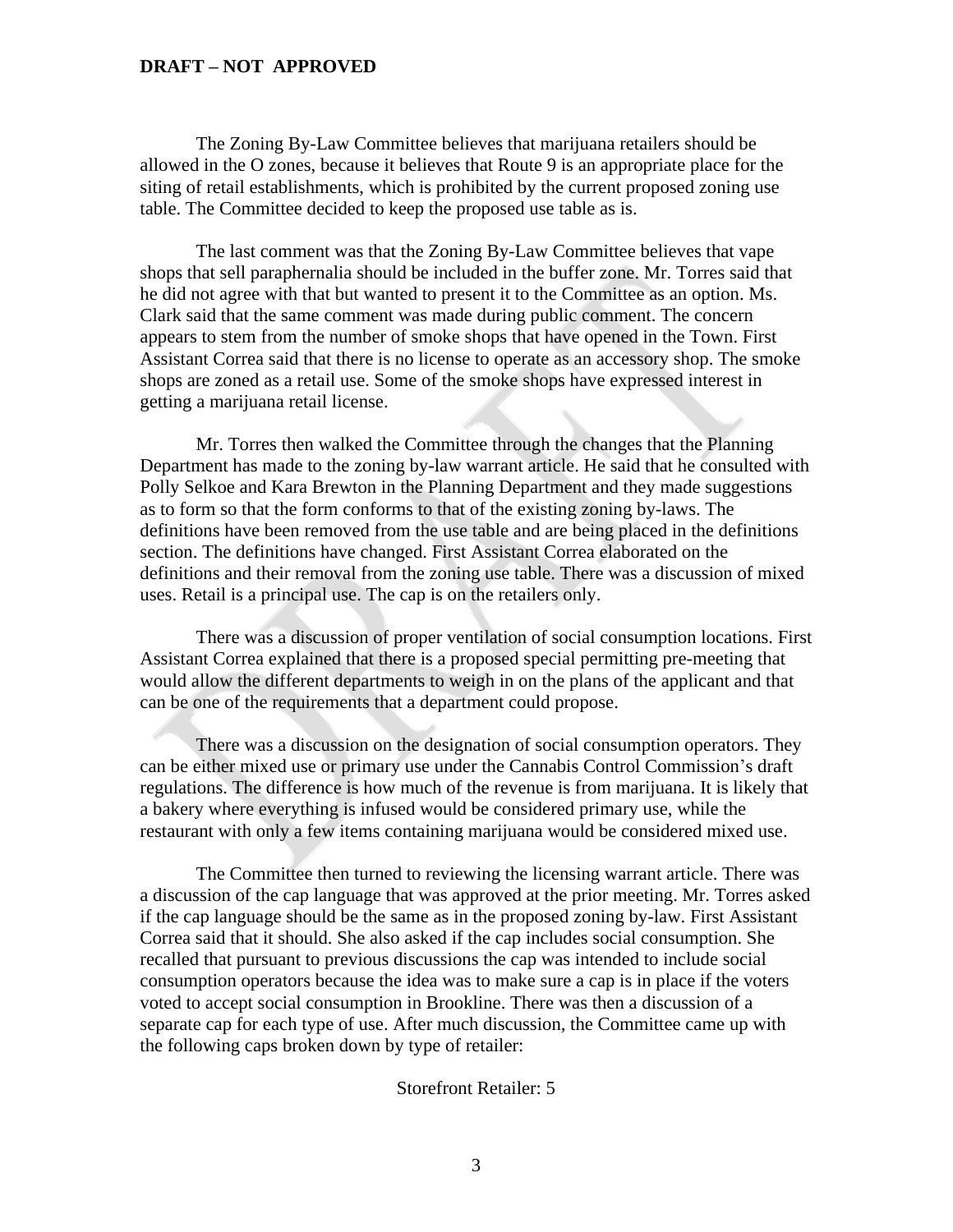## Delivery Only Retailer: 2 Social Consumption – Primary Use: 2 Social Consumption – Secondary Use: 5

VOTED: To include the foregoing caps for consideration by Town Meeting. (Unanimous)

Pat Maloney from the Health Department asked if the Health Department can require an ID scanner under the current regulations. First Assistant Correa said that Health could make that recommendation for a condition on a license in connection with a license application.

VOTED: To authorize First Assistant Correa to file the proposed marijuana warrant articles with changes as discussed. (Unanimous)

#### **III. Next Steps**

First Assistant Correa will make the changes and submit the warrant articles for consideration at the May Town Meeting.

#### **IV. New Business**

There is no new business.

## **V. Schedule Next Meeting**

The next meeting will be scheduled as needed.

Adjourned 9:55 AM